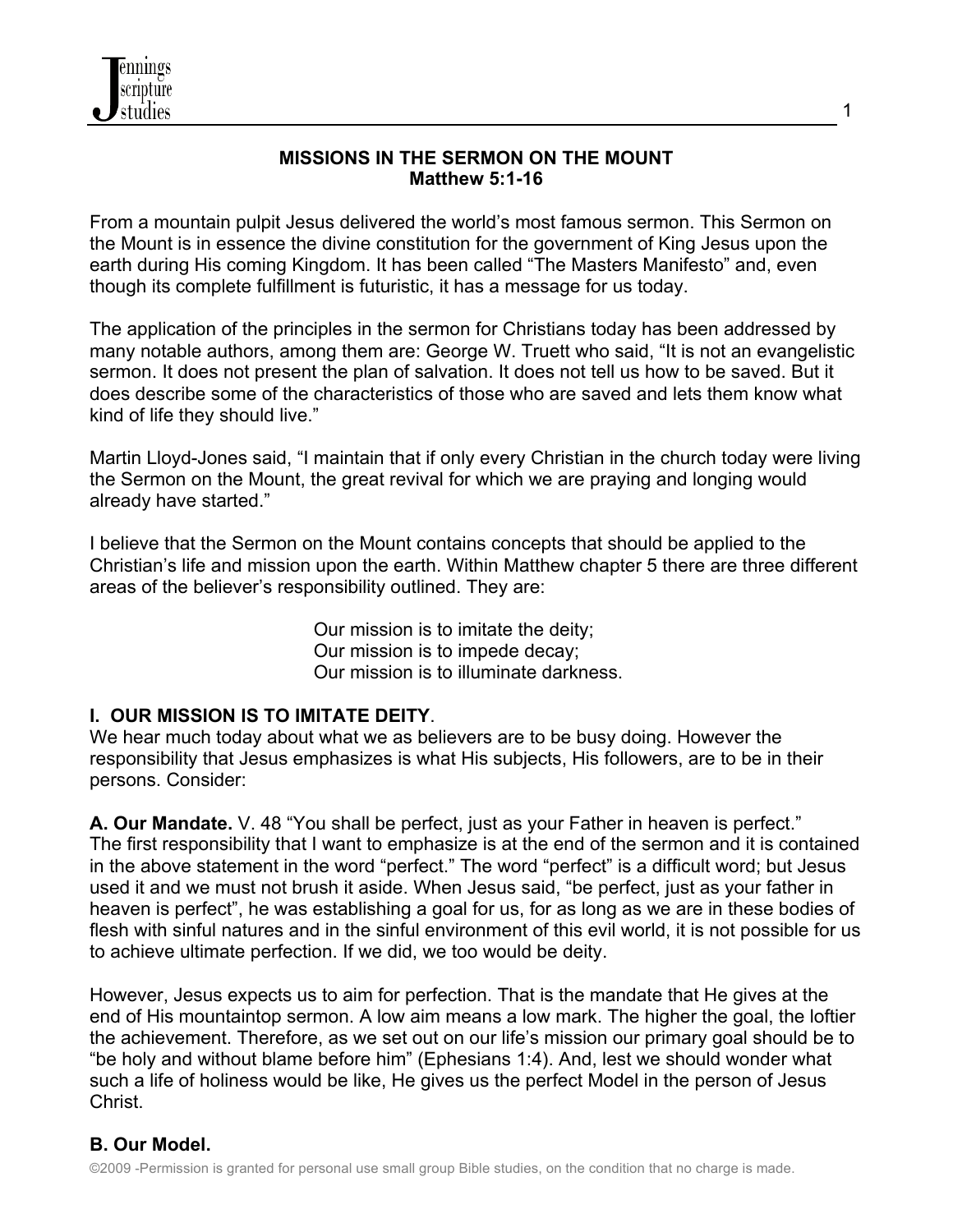As we read the Beatitudes, we are moved to ask the question, "Who has ever fully lived such a life as is described in these Beatitudes?" Of coarse, the answer is, Jesus Christ – the One who is teaching these precepts. He was what He taught that we should be.

There are nine character traits of the person who is called "blessed" which are reflections of Christ's likeness. It is not possible to evidence these qualities in our lives apart from the power of the indwelling Holy Spirit. He produces these virtues. The Holy Spirit produces in the child of God only that which is like Christ. Therefore, Paul urged the Ephesian Christians to "be imitators of God." (Ephesians 5:1).

Contrary to the current philosophy that seems to prevail, our primary mission in this world is not to "do" for God but it is to "be" for God; it is not to be modeling our lives after the people around us but to be copying Christ in out lifestyle. To carry out our mission to imitate deity in our living up on the earth, God has given us the Model of perfection, the Lord Jesus Christ. Are we modeling Him? Are we:

> Humble in spirit like him? Mournful over the spiritual needs of others? Does meekness characterize us? Are we hungry and thirsty for righteousness? What about merciful? Are we pure in heart? Peacemakers? Persecuted because we are Christlike?

Ideals are like stars—the ancient sailors could never reach up and touch the stars, but by keeping their eyes upon them, they guided their ships safely. We must keep our eyes on the divine model, the Lord Jesus Christ, if we are going to imitate deity.

**Illust.** It is reported of a certain painter that he always painted with two canvases he for him – one above the other. On the upper canvas which was always white, the artist visualized what he intended to paint. He had a vision of what was to be as a result of his painting. On the lower canvas he reproduced in oils the scene that he visualized on the upper canvas.

The Lord Jesus is our "upper canvas" - our Model. Do others see our Model, the Lord Jesus Christ, reflected on the canvas of our lives? This is basic to missions, although we do not hear this truth emphasized very much. Perhaps that is one reason why mission endeavors in some cases is so weak.

### **C. Our Mission.**

Our first mission upon the earth is to Model our Master—to imitate Deity. That is quite an awesome responsibility. He desires that before we attempt to declare verbally His message, that we model the message visibly before those whom we seek to lead to Christ. The verses in Matthew chapter 5 that are often referred to as the Beatitudes mean, "attitudes of being." They are the qualities which marked the life of the Lord Jesus and He desires that they be reproduced in us.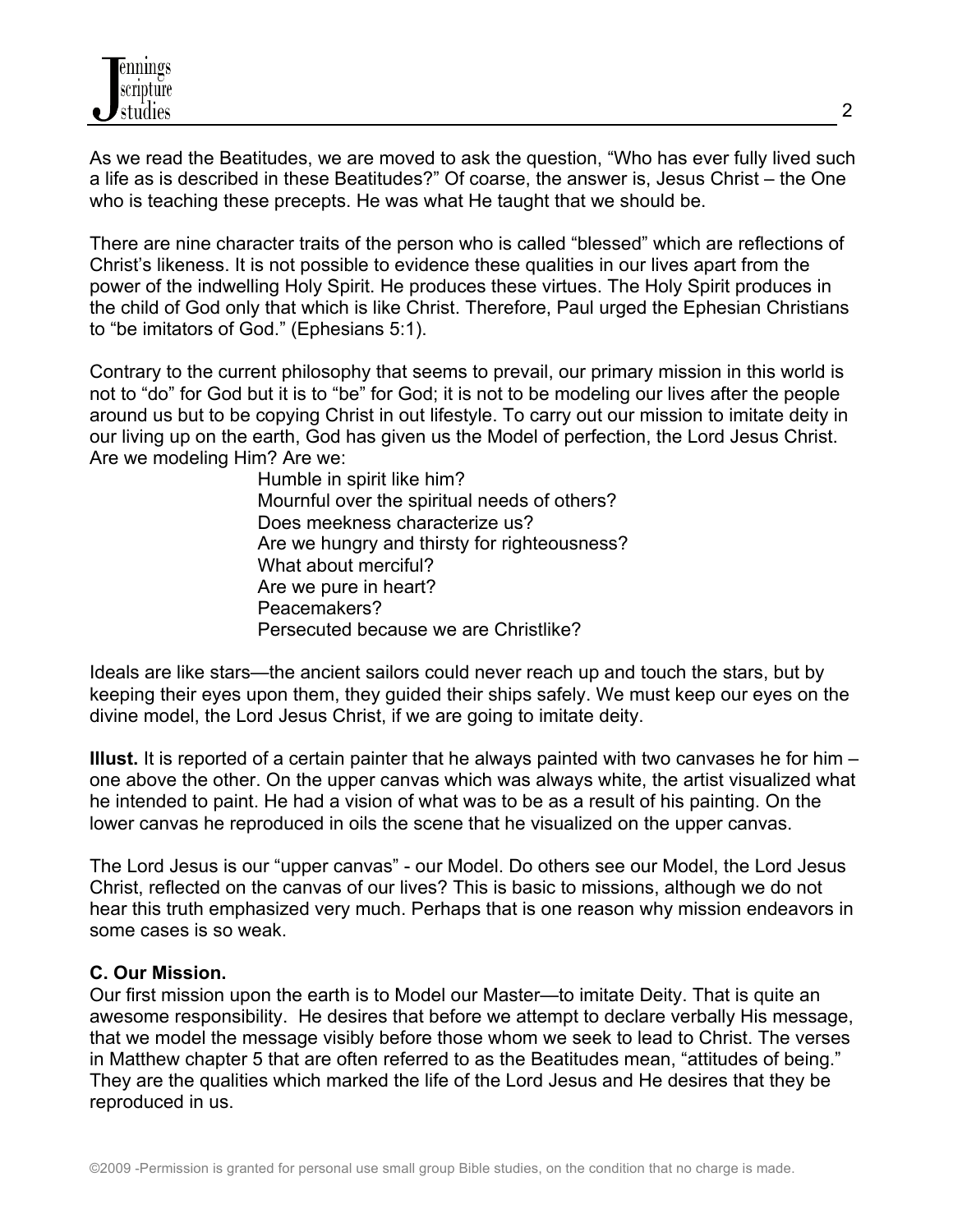The emphasis is upon what we are in actuality, not what we do in activity. Our greatest work for God and man is to "be" what God in Christ has made us to be. The influence of a holy life is the best advertisement of the power of the Gospel of Jesus Christ. It is what a person is, not what a person does, that counts the most. When we model our lives after the ultimate Model, Jesus Christ, His beautiful life will be seen in our lives. The old hymn "Let the Beauty of Jesus be Seen in Me" emphasizes this truth:

> "Let the beauty of Jesus be seen in me All His wonderful passion and purity Oh, Thou Spirit divine, all my nature refine 'Till the beauty of Jesus be seen in me."

**Illust.** A young Japanese girl had saved her money to go to Paris to see the Mona Lisa painting. But when she heard that the painting was on tour and would be coming to Tokyo, she went there to see it. Afterwards she went to see a plastic surgeon and asked him to make her face look like that of the Mona Lisa, intending to pay him with the money she had saved to go to Paris. The doctor said, "Young lady, that beauty is not something that can be put on from without, it must, from within."

Likewise, the out-living of the in-living Christ will be a visible imitation of deity. Remember, "He that says he abides in him ought himself also so to walk, even as he walked" (1 John 2:6).

**II. OUR MISSION IS TO IMPEDE DECAY**. *"You are the salt of the earth; but if the salt loses its flavor, how shall it be seasoned? It is then good for nothing but to be thrown out and trampled underfoot by men"* (Matthew 5:13).

The word "corruption" means spoiled, filthy, rottenness, putrefaction, poisonous, infectious, unsound or decaying. Is used to describe the nature of sin, sinful thoughts, the sinful nature of man, sinners, the world system and people in general. Peter speaks of escaping "the corruption that is in the world through lust" (2 Peter 1:4).

Is within this setting of corruption that Jesus says that Christian's are salt. Some of the disciples had been fishermen and they knew the value of salt in order to retard decay. It is interesting to notice that Jesus did not say, "you have the salt" nor did he say, "give them salt" but he said, "you are salt." With Jesus emphasis on our being salt consider the place and the power of salt in society.

### **A. The Place Of Salt In Society.** *"….you are the salt of the earth."*

God wants his salt all over the earth. The Christian is not to be an isolationist. We are social beings and where ever we are we are to be the Savior's salt among other human beings. In the workplace, the home, the classroom and on the street we are to be what Jesus said we are, salt. We are given that individual designation and responsibility by the Lord Jesus.

Not only are we salt individually but the Church of Jesus Christ collectively is a powerful resistance to corruption. A community of Christians can have a great impact upon society and flavor an entire city. However, some Christians act as though Jesus had said, "You are of the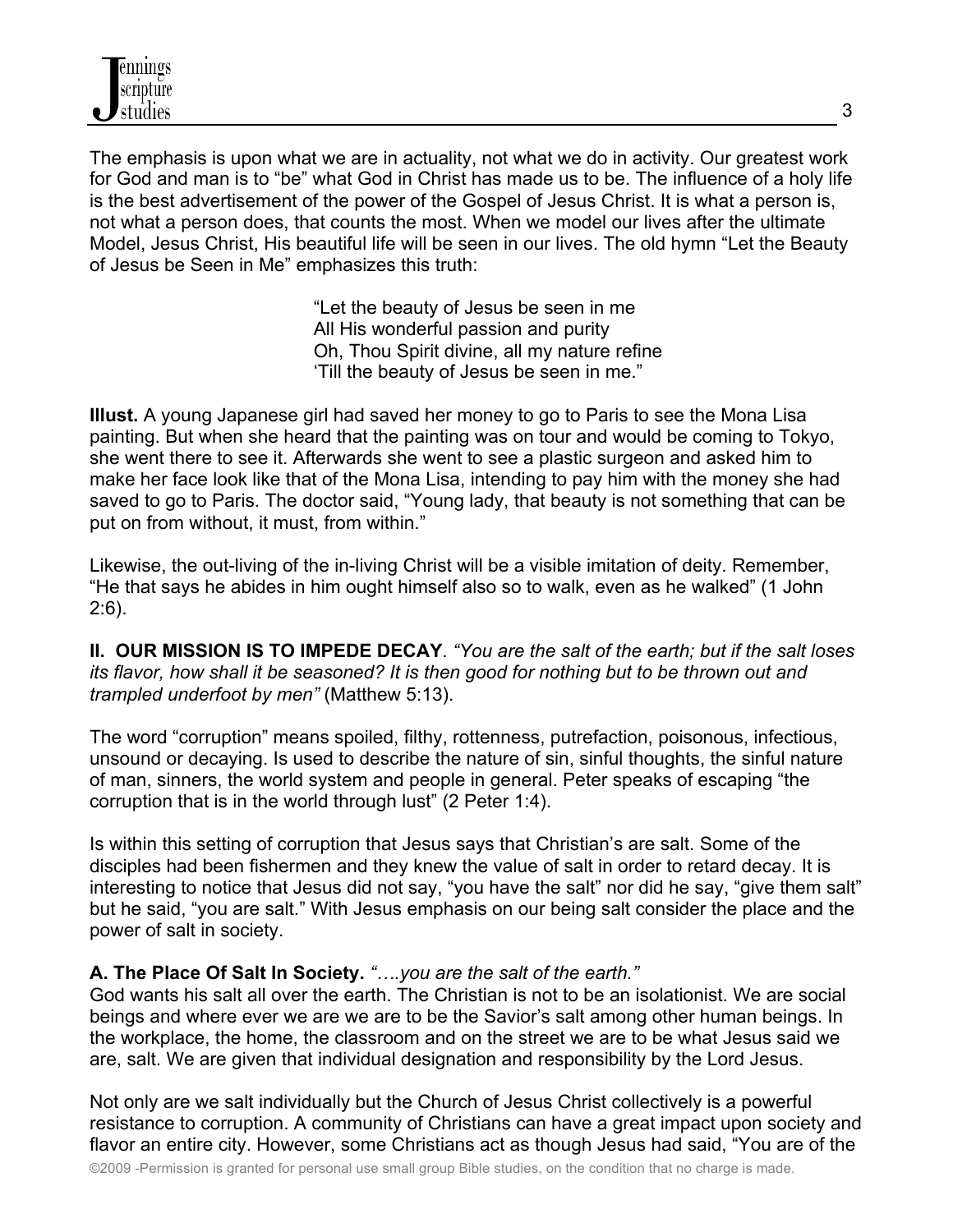sugar of the earth." They sugar-coat everything. Others act as though He had said, "You are the pepper of the earth." These are those who have an acidic tongue and with it condemn everyone and everything.

The Glidden Paint Company had an advertisement on a billboard along the highway that was a picture of the globe of the earth with a paint bucket turned upside down above the earth with paint spilling out all over the globe. The caption beneath the picture was, "We cover the earth." Salty Saints should cover the earth for salt must come into contact with decay and corruption in order to be effective retardants of it.

## **B. The Power Of Salt In Society.**

The power of salt is out of proportion to its size. If you have a baked potato before you, you do not need a heap of salt equal to the potato in size before the salt is effective. A sprinkle will do. A few genuine Christians can be powerful though small in number. Do you remember Abraham interceding with God to spare Sodom? The city would have been spared if only 10 righteous men could have been found.

It is not the quantity of salt but the quality of salt that is important. "If the salt loses its flavor" it is good for nothing. When salt is weakest, corruption and decay are strongest. When Christian influence wanes corruption flourishes.

Christians who are only "salty" when in church are not fulfilling their mission upon the earth. Many churches are salt boxes with a steeple on top. However, salting out in society, in many cases, is not being accomplished. A barrel of salt in the corner of a butcher shop will never retard spoilage. In order to impede decay it must come in contact with the meat. So it is with Christians who are strong in the church but weak in the community. These are those who are "hearers of the Word" but not "doers of the Word".

**III. OUR MISSION IS TO ILLUMINATE DARKNESS.** *"You are the light of the world. A city that is set on a hill cannot be hidden. 15 Nor do they light a lamp and put it under a basket, but on a lampstand, and it gives light to all who are in the house. 16 Let your light so shine before men, that they may see your good works and glorify your Father in heaven"* (Matthew 5:14-16).

Here is a specific and direct command by the Lord Jesus Christ: "let your light shine…" This is not the first command with regard to light. Reflect upon:

# **A. The Command He Spoke At Creation.**

"Let there be light" (Genesis 1:3). The results? There was instant and continuous obedience – instantly the sun burst into brilliance and shot out its rays of radiance illuminating the universe in response to the Creator's command.

# **B. The Command He Speaks To Christians.**

There was another time when the Creator spoke and called for light. Darkness had invaded the world – the darkness of sin and Satan, of error and evil – moral and spiritual darkness. To borrow the words from Zephaniah: "A day of darkness and gloominess, a day of clouds and thick darkness" (Zephaniah 1:15).

©2009 -Permission is granted for personal use small group Bible studies, on the condition that no charge is made.